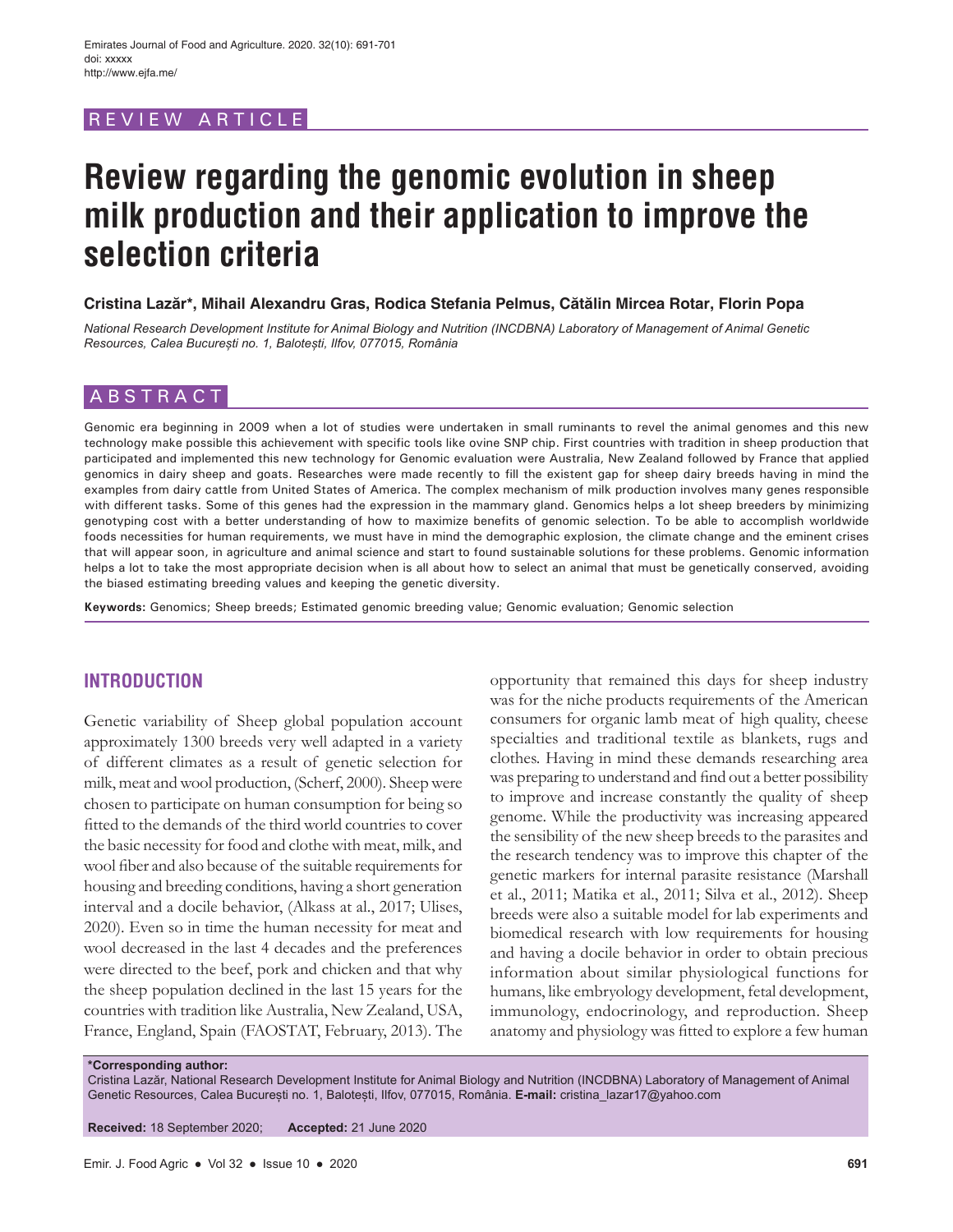disease and to solve health problems like chronic renal failure, Bernstine, (1970), fetal renal disease, Springer et al., (2012), the life span of red blood cells (Carter et al., 1965) and recently disease of human osteoarthritis, Cake et al., (2012), ligament regeneration, (Kon et al., 2012). Sheep genome was first developed starting with information about *gene map* and research for the identification of gene markers location on each chromosomes using *in situ* hybridization, Di Meo et al., (2007) and somatic cell hybrid panels, Burkin et al., (1997). Next step to follow in sheep genome was the linkage discovered behind genes maping starting in 1994 with 19 linkage groups with 52 markers and candidate genes RFLP, (Crawford et al. 1994). Booroola fecundity gene was mapped by sheep genome scanning, (Montgomery et al., 1993). International Mapping Flock (IMF) by AgResearch, from New Zealand was starting his activity and the number of loci on the ovine linkage map have increased exponentially using a three-generation pedigree with nine full sibs families descended from one male by embryo transfer finely reaching to the 246 markers, (Crawford et al., 1995). Then in 2001 Maddox et al., (2001) continued the research and ovine linkage map developed reaching at 1093 loci and in 2012 the number of loci discovered had doubled at 2528, (Jill Maddox, personal communication). A great contribution had the research area in defining the main resources and molecular information to describe entire sheep genome that was used in sheep genetic studies. These studies help a lot to develop genomic resources for sheep and made available important molecular information with the participation of the International Sheep Genomics Consortium (ISGC), composed by scientists from Australia, Canada, China, France, New Zealand, UK, and USA. Even the studies of the genomic information were not so comprehensive like in mice, cattle and human today research work must be continued to expose more about sheep genome. That why **the purpose of this review is to underline the main objectives** that must be reached by the sheep breeding farmers for dairy sheep production that are using the most modern methodology to obtain **the genomic breeding value**. Entire world is changing with globalization and especially Europe is participating actively by decreasing the production subsidies, and increasing the proportion of health, food safety, animal welfare, and environment conditions traits. That why selection for sheep dairy receive several new important traits to be improved and adopted as new criteria for genomic selection: the ability for milking and udder morphology, diseases resistance to mastitis, internal parasites and scrapie. Genomic evaluation made easier the task of sheep breeders coming **with new objectives for selection**. Having in mind the human demands regarding milk composition, breeders must pay attention to fat acids composition and bioactive peptides that must be accomplished by fulfilling the nutritional

value. Regarding the safety of milk an important aspect is the presence of pathogens or contaminants such as antibiotics or hormones that must be controlled and not be detected in the sheep milk. Another target of the sheep breeders are traits that increase the sheep adaptability to local breeding conditions regarding fitness, wool, longevity and feed efficiency that improve constantly feed intake, body reserves and body weight. A healthy animal has also a great ability for reproduction with important traits that must be improved by genomic selection which are sexual precocity, fertility, prolificacy, out-of-season lambing ability and meat quality by lamb suckling ability.

The classic breeding programs that are for the moment ongoing in dairy sheep in the world until now were based on traditional quantitative approach how lid to an important genetic gains for milk production. **Standard methods were used for improving genetic gain and productivity in dairy sheep** starting with B.L.U.P. Methodology (Best Linear Unbiased Prediction) which evolved in time from Sire model, (Everett at al., 1984) to Animal model, Mrode, (2005) then appeared Test day model, Bauer at al., (2012) followed by Random regression model, (Schaffer, 2016; Shaffer, 2018). Now this days the classical genetic sources that participated to obtain genetic progress were completed by Marker Assisted Selection, (Barillet, 2007; Miztal at al., 2010) and today the most upgraded selection program is based on Genomic evaluation, (Legarra at al., 2014). Sheep milk production was gradually improved and dairy sheep selection was based recently on milk composition, udder morphology, and Somatic Cell Count that had been implemented with success. Master Assisted Selection helped a lot for scrapie resistance using molecular information. In the beginning the opportunity to embrace other important traits for sheep milk genetic progress was limited by higher costs and was necessary to manager better traditional selection programs closely related with the new approach of the molecular information. Harder work research was enterprise to improve traditional dairy traits beside traits that were costly to record in dairy sheep. That why the most effective strategy was to find out new polymorphic genes affecting sheep dairy traits with economic importance. Genomic approach came naturally having a reach background of the experimental populations created for QTL detection with high-density SNP arrays. Genome-wide selection implies higher costs and is not affordable for the most dairy sheep breeds that why it was difficult to find well-structured reference populations for the estimation of SNP effects for all kind of traits.

# **Advantages of the genomic selection application for sheep milk production**

Multiple studies were undertaken in small ruminants to revel the animal Genome beginning with 2009 and the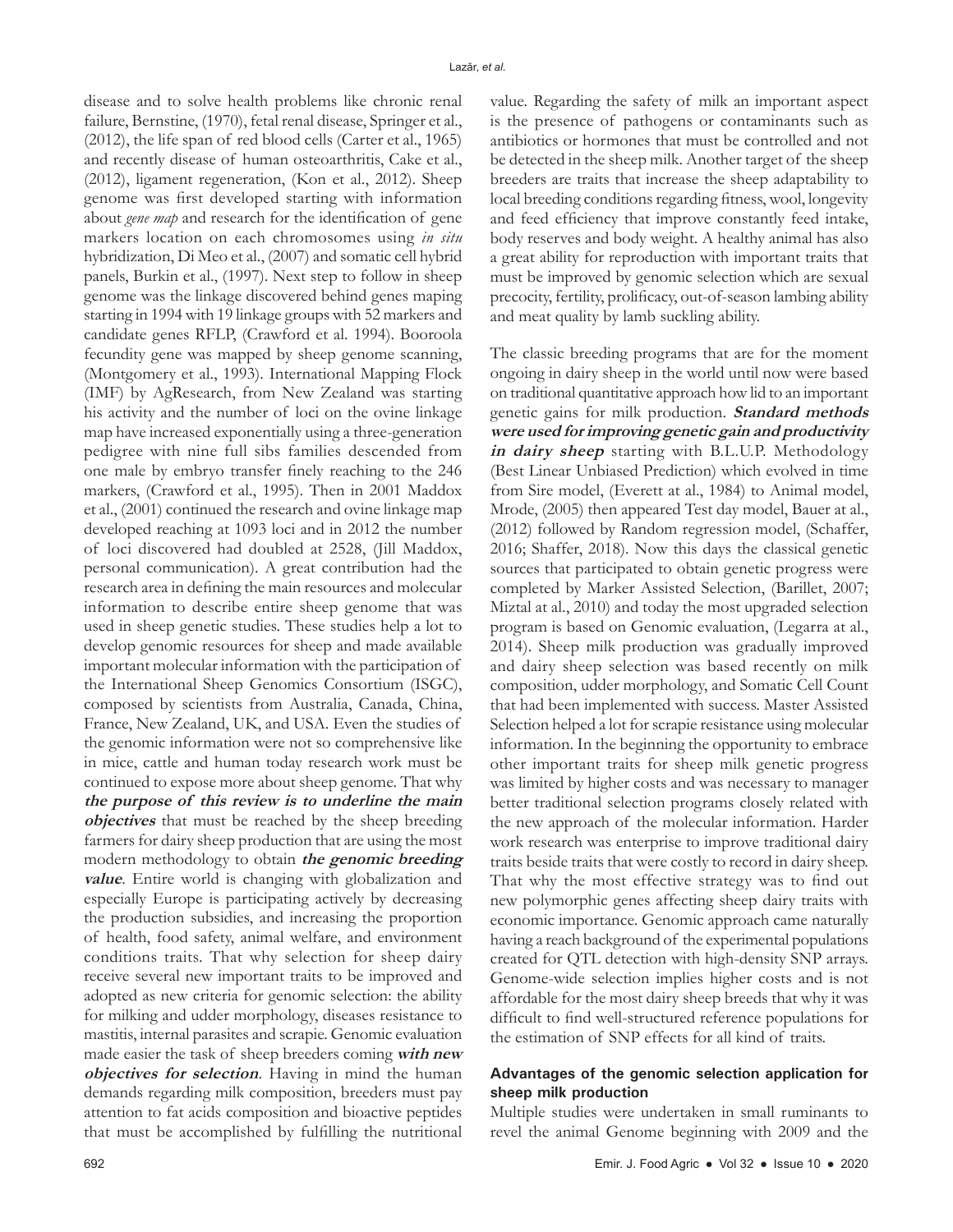technologies that make possible this achievement was the development of the 50K ovine SNP chip. The countries with tradition in sheep production that participated and implemented this new technology for Genomic evaluation were Australia, New Zealand with a significant sheep population on global level, followed by France that applied genomics in dairy sheep and goats. This opportunity with Genomic evaluation was exploited in United Kingdom, by the sheep breeders that had the intuition to see the advantages offered by its applications. This way sheep breeders could solve specific issues of genomic selection that include: small reference population size, low linkage disequilibrium, multi-breed evaluations, lack of phenotype recording in many countries, and marginal cost-benefit at historic genotyping costs. Genomic helps a lot sheep breeders by minimizing genotyping cost with a better understanding of how to maximize benefits of genomic selection. Worldwide to accomplish the foods necessities for human requirements, having in mind the demographic explosion, the climate change and the eminent crises that will appear soon, in agriculture and animal science we must found sustainable solutions to these problems. Some of these problems will be solved with the help of the sheep and goat breeders that will select the animals specialized for dairy, meat, and wool production.

All this goals will be realized with animal genetic improvement, also for functional traits like reproduction and disease resistance. New method of investigation was discovered beginning with 2007 with the next generation sequencing (NGS) that rapidly made it possible to discover the sequencing in sheep and goats genomes, (Jiang et al., 2014*,* Dong et al., 2013). With the help of advanced technologies from industry of informatics appeared the opportunity to develop high-density SNP chips of 54 K used in microarray by the International Sheep Genomics Consortium (ISGC; www.sheephapmap.org; Kijas et al., 2009). Tosser-Klopp *et al*., (2014) mentioned in his research that in the next year the example of sheep was followed by the International Goat Genome Consortium (IGGC; www. goatgenome.org) and 52K chip for goats was developed by Illumina (SNP50 BeadChip; www.illumina.com).

**Genomic evaluation in large commercial breeds**  represent a challenge from economic point of view that helps the farmers and breeders to improve small ruminants using adequate breeding programs to the requirements of animals and humans. Farther research and investigations are needed to take place for small ruminants alongside with pedigree data, phenotype and genotype that are important to come with genomic data. This was proved already in dairy cows in very efficient way by reducing the interval generation for sires with their selection for dairy traits offered by the daughters. By

and their genome can be seen immediately with reflection in farmer profit. Dairy cows example could be followed by genomic selection in sheep and goats area to improve quickly the genetic progress of the most important traits measured later in the life of reproductive females. All females must be selected for a better longevity of the productive life, better reproduction, motherhood qualities, breeding seasonality, diseases resistance and very good milk production and milk quality composition, (Leggara et al., 2014). The achievement of this desire is stopped by the higher price of the genotyping the animals in the case of sheep and goats breeding. Multiple studies come to show that for the moment is hard to assimilate this modern technology and many of the important traits are measures earlier in the productive life, like growth traits, carcass ultrasound measurements with immediate results for genetic improvement. Genomic selection in sheep and goats were recently applied in countries with tradition in sheep milk production with important number of animal populations like United Kingdom, New Zealand and France, (Mucha et al., 2015; Auvray et al., 2014; Carillier et al., 2013, 2014). Once known the genomic type of the reference population, this become a strong link and an etalon for the related genetic populations with genotyping information linked with the phenotypic performances. Having in mind the limited possibilities of the majority of small ruminant breeder to create a reference population, a few countries had the opportunity to study and create them for pure sheep and goat breeds. The size of this genomic data base is comprehensive for a relative small number of individuals from Western Pyrenees with 1900 animals for dairy sheep breed, (Legarra et al., 2014); followed by United Kingdom with 2400 sheep and France with 2700 goats. Almost a double number was recorded for Lacaune dairy sheep, with 4800 animals (Larroque et al., 2014). In New Zealand, Romney had a pure breed reference population with 5300 individuals. Despite small reference populations, genomic best linear unbiased prediction (GBLUP) resulted in a greater accuracies of EBV (estimating breeding value) than pedigree-based BLUP although for some traits and population, the increase in accuracy was small. Gains in GEBV accuracies were estimated to be by Baloche et al. (2014) between 0.10 and 0.20 across milk production traits in Lacaune dairy sheep. The gain in GEBV accuracy in the French and UK dairy goat populations amounted to 0.06 for milk yield and 0.14 for fat and protein content, (Carillier et al., 2014). The extent of Linkage Disequilibrium estimated by average r<sup>2</sup> values between adjacent markers (50kb) ranged from 0.10 to 0.18 for Saanen and Alpine goat populations (Carillier et al., 2013; Brito et al., 2015; Mucha et al., 2015) and were mostly between 0.08 and 0.12 in sheep, (Baloche et al., 2014; Kijas et al., 2014). Soay sheep (Kijas et al., (2014) and boar goat, (Brito et al., 2015) were

testing the young bulls the interval generation is smaller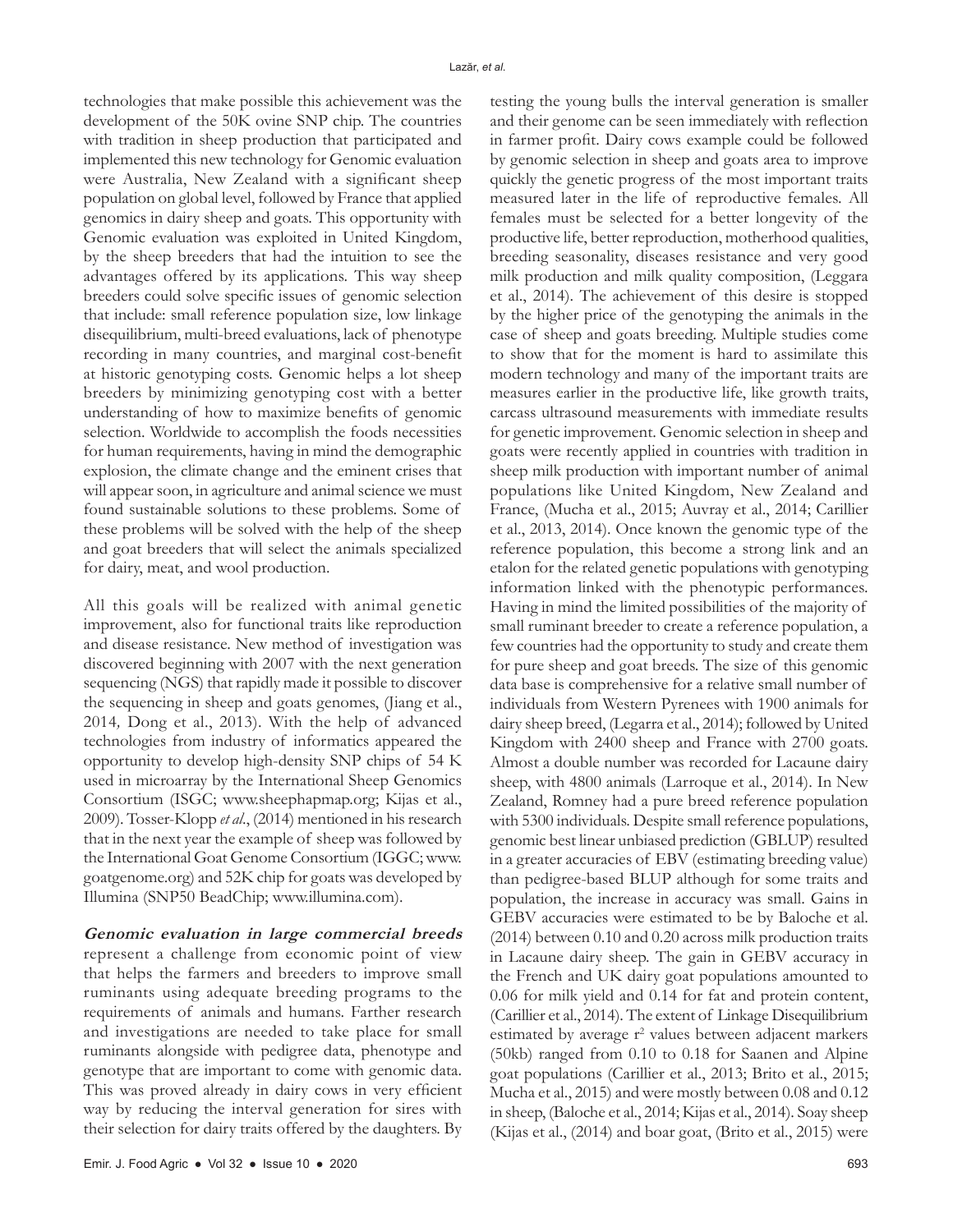an exception with higher Linkage Disequilibrium (LD)  $(0.28 \le r^2 \le 0.30)$ , which is probably due to low primary effective population size. The LD results indicate that, for some breeds, the addition of new genotypes is mandatory and that a denser SNP panel than the current 50K Beadchip could be beneficial. Also, genomic evaluation methods can substantially improve the accuracies of GEBV estimation when applied to small ruminants and therefore accelerate response to selection. The real gain of the genomic breeding value is that it skips the bias in the estimation making early the selection of the young candidates, and having a better accuracy. The calculation method implies to have a small reference population and is necessary to use a single-step methodology which summarize the phenotype, genotype and relatives relationship data to calculate genomic breeding value, (Leggara et al., 2009); Misztal et al., 2009)*.* An important advantage of this method is that the phenotypic information coming from all animals and their relatives could be analyzed in the same time with the other sources, with or without genotype, having a prediction accuracy between 22-37% said Carillier et al., (2014) in his study made on Alpine and Saanen breeds. Legarra et al., (2014) has found out that by the usual methodology used until now with relatives information for genetic evaluation and using single-step method made on milk production traits, was discovered in a small reference population of Western Pyrenees, that the last one had a better accuracy with 5% to 30%. Small population size characterized a multitude of sheep and goat breeds and researchers made multi breed genomic evaluation, mixing different breeds with common selection objectives. They observed that all breeds analyzed together had a very good prediction just in case of using one breed at the time concluded Auvray et al., (2014) in his study for Coopworth, Romney and Perendale with the exception for some traits in Perendale. Further researching was done and three models were applied and compared in goats by Carillier et al., (2014) who found out that the best regression were obtained by the perbreed model beside, multi- trait and multi-breed models. Multiple studies shows that the accuracy of the genomic prediction was lower in case of the large multi-breed and crossbreed sheep populations. That why was needed to use a SNP with a larger sequence than 50K that had given a better accuracy by using multi-breed genomic evaluation model, Baloche et al., 2014, Carillier et al*.* 2014). In his research Legarra et al., (2014) found out that in case of the cosmopolite sheep breeds this may work using multi-breed genomic to mix several of them with common genetic relationship from different countries, with similar traits like Saanen goats and crossbreds from England, France, Canada, and Italy or Boer goats from France. Genetic gain obtained using genomic comparing with traditional way of breeding for sheep grow up with almost 18% in a reference

population with 2000 animals, (Shumbusho et al., 2013). Modern technologies are used to improve the genetic gain by simulation with genotyped selection rams knowing that higher cost were determinate in the past for genotyping. Many studies were concentrate their attention on the Major Genes in sheep and goat which were determinate and associated with different production and reproduction traits important for the breeders. This type of genes have connection with a Mastitis is a disease that affect the milk production in sheep and goats and is determinate by *Socs2* gene, (Rupp et al., 2015). For goats milk production was discovered alfa-S1casein, which gives a higher quantity of cheese, improving milk capacity of manufacturing, (Leroux et al., 1990). This genes were recently discovered and applications of them were implemented in the breeding program of small ruminants in France for preselection of the progeny testing. The modern technology was used to found this gene markers with a higher price initially, but the cost of sequencing and genotyping this days was reduced and helped a lot to multiply the genomic studies that are coming soon with new discoveries with more major genes.

#### **Genes associated with sheep milk traits**

Multiple qualities recommended sheep milk in the human consume with very healthy products like yogurt, cheese, cheddar having in his composition essential proteins, fats, lactose, and minerals with benefits for human consumption. This natural product obtained from sheep had to meet this qualities by improving constantly milk production traits: milk yield, milk protein, milk fat, and casein and lactose percentages. To achieve this objective very important factors participate and have control on sheep production by different genes that had a different response in each environmental factors. This way the genetic potential could be expressed at the optimal level and improved with each generation. New technologies appeared and come with molecular research to discover by PCR-RFLP genes that influence milk production in Turkish sheep breed, (Ozmen et al., 2014). *POU1F1*, is a complex protein that encodes a *POU* domain protein essential to the terminal differentiation and expansion of somatotrophs, lactotrophs, and thyrotrophs. This protein plays multiple roles being a transcription factor that regulates the transcription of itself and of other hormones and their receptors, growth hormone (*GH*), prolactin (*PRL*), Thyroid stimulating hormone beta subunit (*TSH*β), Thyroid stimulating hormone receptor (*TSHR*), and growth hormone releasing hormone receptor (*GHRHR*). Mutations of *POU1F1* gene were discovered and are responsible for diseases which give metabolic deficiencies of the *GH, PRL*, and *TSH*, (Yin Pang and Yee Chan, 2010). Both authors mention in their research that exist recessive and dominant inheritance of this autosomal genes and heterozygous individuals have a more severe disease symptoms. This mutations are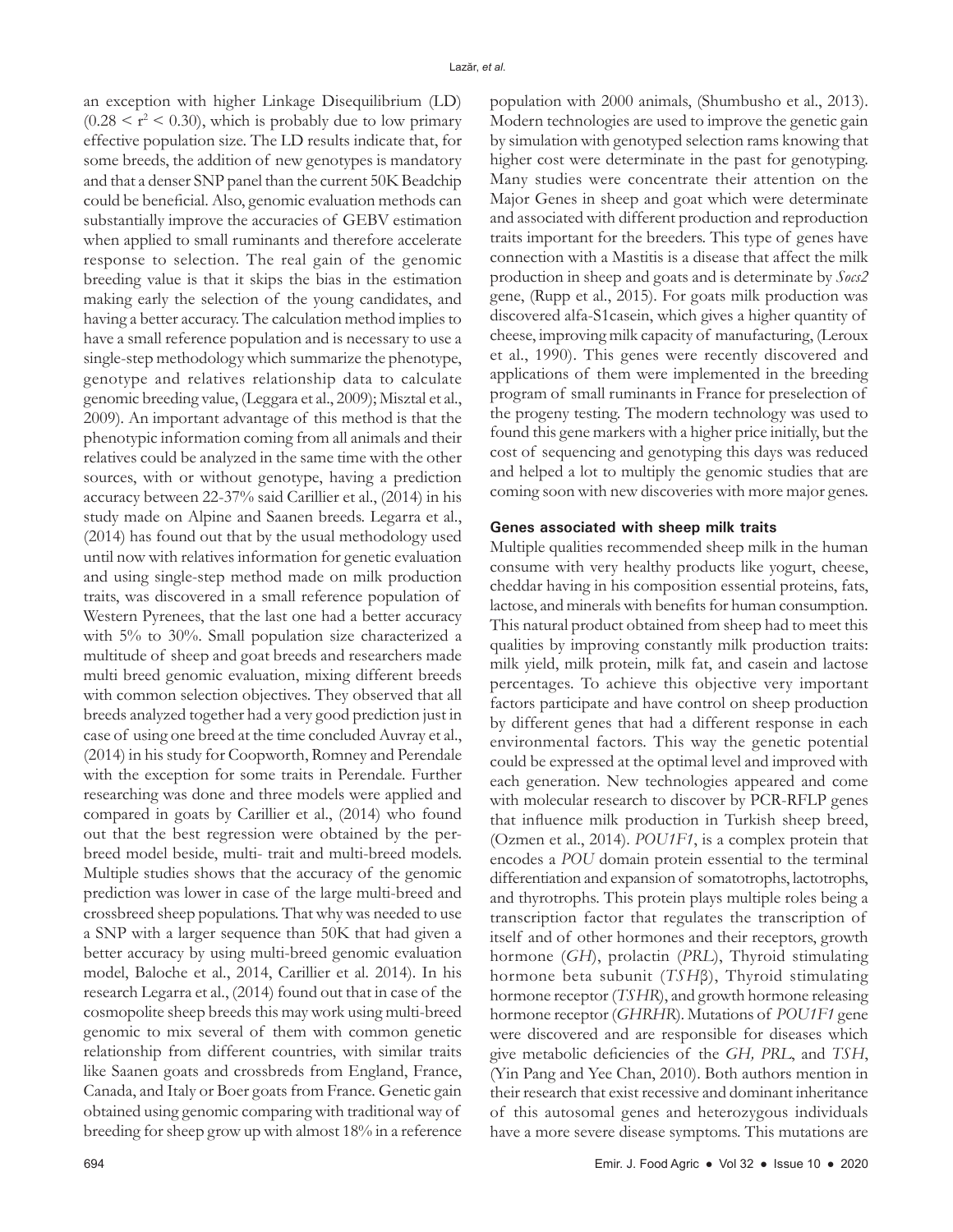discovered in the *POU*-specific and *POU*-homeodomains with high-affinity for DNA binding on *GH* and *PRL* genes, (Yin Pang and Yee Chan, 2010)*.* The same result obtain also Moioli et al., (2013) in his study and remind his applicability in marker assisted selection. Researchers from wide world extended their studies and observed that these genes have in their componence palmdelphin (*PALMD*) and ring finger protein 145 (RFP145) discovered in Italian Altamurana sheep, and alpha-lactalbumin (*LALBA*) observed in Spanish Churra sheep, (Moioli et al., 2013, Garsia-Gamez et al., 2012)*.* Both authors mention that *PALMID* plays its role in cellular mechanism, producing a cytosolic protein implicated in membrane dynamics and *RFP145* gene is responsible in cellular metabolism. The growth hormone encoded by the *GH* gene is involved in growth process and also in milk traits production. That way studies are continuing to appear with new discoveries and do Rosario *et al.,* (2006) observed that GH1 was a gene correlated with lower milk yield in Serrada Estrela breed. Recently, (Dettory et al., 2015) showed that variants of this gene are involved also in tissue expression. Genes associated with milk traits, from sheep genome, are summarized in the table below with details about sheep breeds, chromosome, position on chromosome and their functions accomplished (Table 1).

A lot of studies were undertaken recently to fill the existent gap for sheep dairy breeds having in mind the examples from dairy cattle. The complex mechanism of milk production involves many genes responsible with different tasks. Some of this genes had the expression in the mammary gland and also play an important role in milk transcriptome. A few of them were studied by Georgios et al., (2019) in Chios breed (*DNAJA1, GHR, LYPLAL1, NUP35, OXCT1 and RRP15*) who found that are implicated in milk yield, each of them with a specific role. *DNAJ* is a proteins family that is involved in the ATP hydrolysis activity, protein folding, and protein transportation, prevents proteolytic degradation. *DNAJA1* is a component of this family and acts as a co-chaperone to prevent cells against apoptosis in response to cellular stress, (Gotoh et al., 2004). Research on the role played by this type of genes continued with a study on milk transcriptome on Churra and Assaf breeds, with two genes belonging to the same family, *DNAJA4* and *DNAJB2,* as functional candidates for milk yield, (Suarez-Vega et al., 2017). Later on was observed that this genes influenced milk yield by metabolic and mammary apoptosis which were associated negatively with lactation persistency. The last lactation stages were been affected by declining and the shape curve of daily milk yield reflected this on dairy species, (Stefanon et al., 2002). The growth hormone receptor (*GHR*) is responsible with growing process, and its expression was discovered in the mammary gland and the milk transcriptome, highly expressed in the

liver, comparative to the other tissues analyzed for gene expression in sheep atlas (http://biogps.org/sheepatlas). Georgios et al., (2019) recommends further investigation, on Chios breed, to confirm the *GHR* gene connection with the sheep milk regulatory mechanism. In dairy cattle researches were done to explain the role played by growth hormone receptor (*GHR*) which was associated with an increased milk yield and a reduced milk somatic cell count (Tiezzi et al., 2015, Raven et al., 2014, Rahmatalla et al., 2011). Identification of unique and shared selection signals were done by comparison between dairy breeds and beef cattle to see the GHR, (Gutierrez-Gil et al., 2015). For example, 3-oxoacid CoA transferase 1 (*OXCT1*) has been associated favorably with both milk production, (Bionaz et al., 2008) and mastitis resistance, (Zarrin et al., 2014), and has been suggested to regulate mammary gland metabolism and milk synthesis during mastitis infection, (Tiezzi *et al.,* 2015). In his research Georgios et al., (2019), found the expression of *OXCT1* in mammary gland and immune tissues, high expression in the kidney cortex with a similar role in sheep milk yield. *OXCT1* and *NUP35*, were detected in tissues related with milk production, were also enriched in immune related tissues, relative to the other tissues analyzed. The most significant SNP markers discovered for milk yield in similar studies on cattle were located in QTLs that overlaps with other QTLs identified in dairy sheep populations, (Raven et al., 2011), Rahmatalla et al., 2011).

#### **Inclusion of the major genes in the breeding programs**

Over the years major genes were included in SNP chips with valuable genetic data in the process of pre-selection in order to increase the discoveries of other genes in new animal populations. To be more precise genetic information already known helped a lot to make new discoveries by associating the effect of major genes and QTL with important economic traits included in breeding evaluation represented by adequate models that had to avoid bias. Such an example is the study of Martin et al., 2014 with major gene FecL associated with prolificacy of the Lacaune breed. That why he make remarks about the necessity to increase the research in this direction to discover large QTLs and major genes that will help a lot the genomic evaluation of the sheep populations. Also some recommendations are made with regard to the accomplishment of this desiderate to genotype more and more animals using single-step GBLUP methodology, to deal with multi-allelic gene or QTL haplotype, mixing them to found out their correlation and the benefits. Small ruminant milk production had different breeding goals to achieve and one of them was to improve the casein by the genotype of alfa-s1 casein in selected candidates, (Carillier et al., 2015). A new methodology approach known as Gene Content Multiple trait BLUP was discovered by Legarra and Vitezica, (2015) which demonstrate that it increasing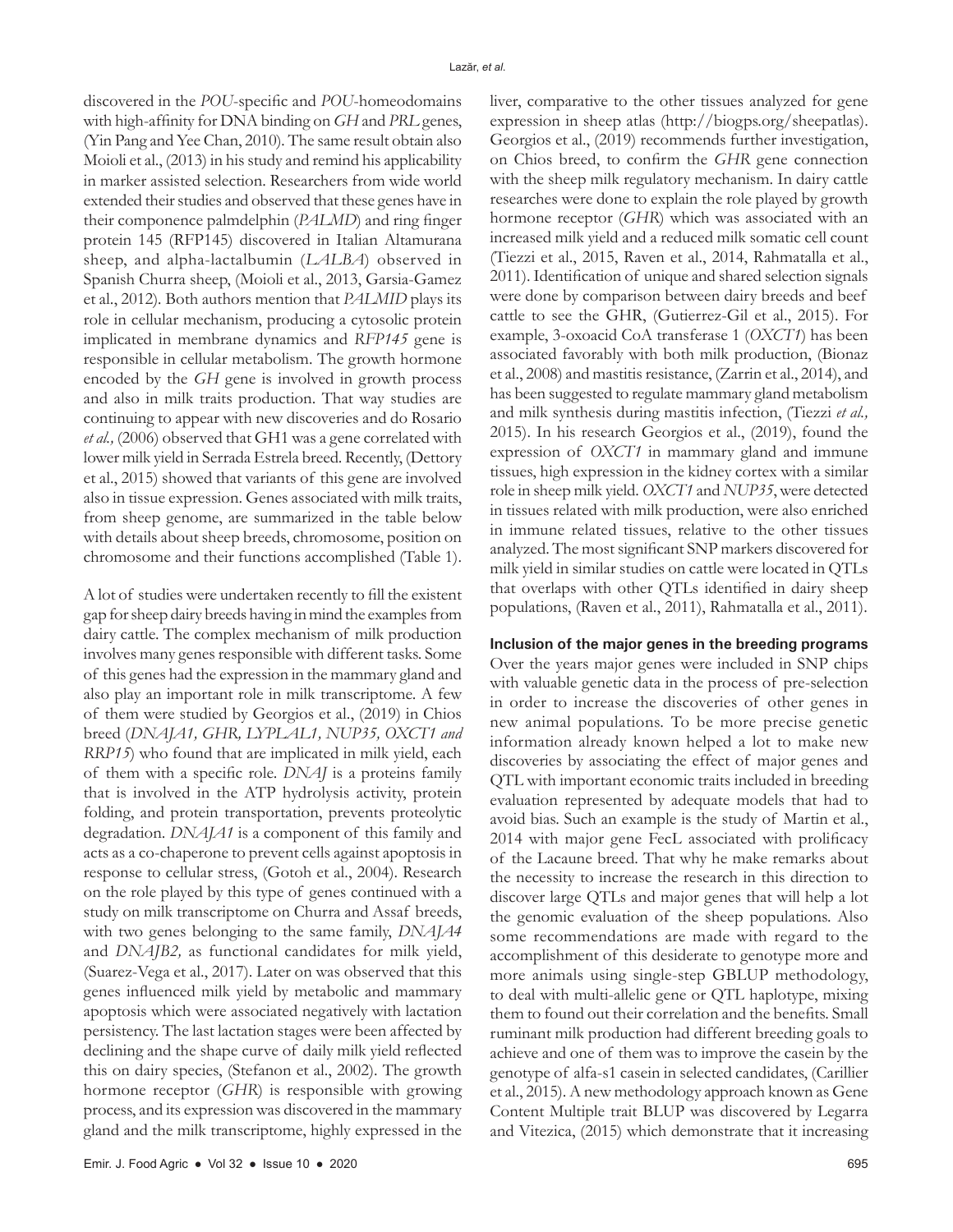|  | Table 1: Genes associated with sheep milk traits |  |  |
|--|--------------------------------------------------|--|--|
|--|--------------------------------------------------|--|--|

| Gene                            | Cr                | <b>Sheep Breed</b>                | <b>Position</b>     | <b>Function</b>                                                                         | <b>Author</b>                                                                     |
|---------------------------------|-------------------|-----------------------------------|---------------------|-----------------------------------------------------------------------------------------|-----------------------------------------------------------------------------------|
| POU1F1                          | $\mathbf{1}$      | Turkish sheep                     | 154027868-154043592 | Regulate transcription for GH, PRL,<br>and TSH                                          | Ozmen et al., 2014,<br>Yin Pang and Yee Chan, 2010                                |
| <b>RFP145</b>                   | na                | Italian Altamurana                | na                  | responsible in cellular metabolism                                                      | Moioli et al., 2013                                                               |
| LALBA                           | 3                 | Spanish Chura                     | 137390403-137392415 | responsible in cellular metabolism                                                      | Garsia-Gamez et al., 2012                                                         |
| GH <sub>1</sub>                 | 11                | Serrada Estrela                   | 14849149-14850884   | lower milk yield                                                                        | Vacca et al., 2013, do Rosario<br>et al., 2006                                    |
| GH                              | 11                |                                   | 14854339-14856064   | growth process, milk traits<br>production, tissue expression                            | Dettory et al., 2015                                                              |
| <b>PALMD</b>                    | na                | Italian Altamurana                | na                  | cellular mechanism, producing<br>a cytosolic protein implicated in<br>membrane dynamics | Moioli et al., 2013, Garsia-Gamez<br>et al., 2012                                 |
| <b>PRL</b>                      | 16                |                                   | 38969273-39028126   |                                                                                         | Bowles, D.                                                                        |
| DNAJA1                          | 2                 | Chios                             | 40136610-40147235   | milk yield, metabolism and<br>mammary apoptosis                                         | Giorgios Banos et al. 2019, Gotoh<br>T. et al., 2004, Stefanon B.<br>et al., 2002 |
| DNAJA4                          | 18                | Churra and Assaf                  | 28602532-28618994   | milk yield                                                                              | Suarez-Vega A. et al., 2017                                                       |
| DNAJB2                          | 14                | Churra and Assaf                  | 16158346-16171780   | milk yield                                                                              | Suarez-Vega A. et al., 2017                                                       |
| OXCT1                           | 16                | Chios                             | 34443788-34607167   | expressed mammary gland,<br>immune tissues, kidney cortex, liver                        | Bionaz M. et al., 2008                                                            |
| CSN <sub>1S1</sub>              | 6                 | Churra and Assaf                  | 94699768-94716493   | Increase Casein quantity for cheese<br>making                                           | Leroux et al., 1990; Bălteanu<br>et al., 2010; Lazăr et al., 2010                 |
| CSN <sub>1</sub> S <sub>2</sub> | 6                 | Churra and Assaf                  | 94793750-94810274   | Increase Casein quantity for cheese<br>making                                           | Suarez et al., 2017                                                               |
| <b>FASN</b>                     | 11                | Churra and Assaf                  | 12314481-12333275   | milk fat metabolism                                                                     | Suarez et al., 2017                                                               |
| ACSL1                           | 26                | Churra and Assaf                  | 16088646-16154220   | milk fat metabolism                                                                     | Suarez et al., 2017                                                               |
| LPIN1                           | 3                 | Churra and Assaf                  | 21243542-21371164   | milk fat metabolism                                                                     | Suarez et al., 2017                                                               |
| Socs2                           | 3                 | <b>Commercial French</b><br>dairy | 139298423-139303587 | Mastitis, suppressor of cytokine<br>signaling 2                                         | Rupp et al., 2015; Oget<br>et al., 2019                                           |
| <b>GHR</b>                      | 16                | Chios                             | 33625221-33923727   | increased milk yield, reduced milk<br>somatic cell, mammary gland                       | Georgios et al., 2019                                                             |
| LYPLAL1                         | $12 \overline{ }$ | Chios                             | 24731653-24762461   | detected in tissues related to milk<br>production                                       | Georgios et al., 2019                                                             |
| <b>NUP35</b>                    | 2                 | Chios                             | 136717318-136750188 | detected in tissues related to milk<br>production                                       | Georgios et al., 2019                                                             |
| RRP <sub>15</sub>               | 12 <sup>2</sup>   | Chios                             | 23815587-23867013   | mammary gland                                                                           | Georgios et al., 2019                                                             |

https://www.ncbi.nlm.nih.gov/gene/

the prediction from 1 to 16% for milk protein content. There are some major genes with pleiotropic effect like socs2 mutation which gives a high number of somatic cell and also a higher milk yield and that why we have to pay attention to such type of combination when we prepare to trace the goals of the genomic evaluation, (Rupp et al., 2015). Artificial Insemination is dominant procedure when we take in account the goats and sheep flocks with 50% for goats and 23 % for sheep in France. Ancestor data are very important and often this type of information is missing and the lack of it is supplemented by the natural mattings with multiple-sire rams groups in intensive growing systems. The relatives' information is very important in increasing the accuracy of the genetic gain closely used to the DNA markers which can be detected if are any missing-identification of parents for each candidate tested, procedure used in New Zealand in multiple mating system (Dodds et al., 2005). Over the world there are using sets of parentage SNPs (BeadArray SNP50K) from different researching teams undertaken in many research

some of this SNPs sets overlaps and not entirely have in common genetic markers. This research centers that participated were from countries with tradition in sheep meat production: ISGC (http://www.sheephapmap. org/), Ag Research in New Zealand (Clarke et al., 2014), Meat Animal Research Center (USMARC) from the the US (Heaton et al., 2014), CSIRO from Australia, (Heaton et al., 2014), and INRA from France, (Tortereau et al., 2015). That why this become on opportunity for the next years to discover and enlarge the number of the common markers which may define the most important economic traits by identifying new common SNPs between the sheep breeds for both type of dairy and meat production, (Heaton et al., 2014). The same path was followed in goats by using Illumina Caprine BeadChip in Sannen and Alpine goats in France, then in England and Italy to increase the number of farmers wanting to embrace this procedure more and more and this way minimizing the cost of genotyping the animals. The technologies recommended to be used

centers, and after investigations was discovered that only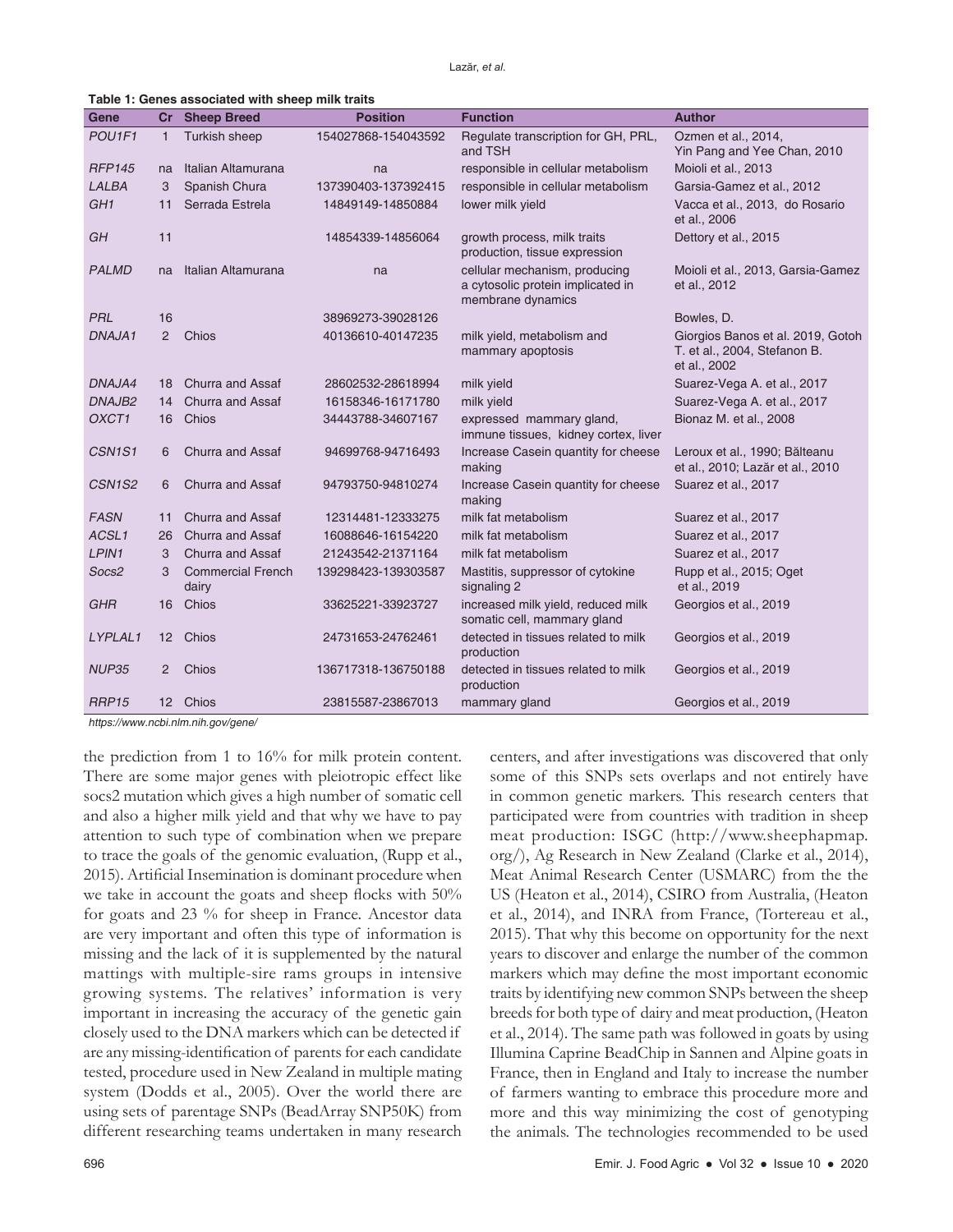with low cost for genotyping the small ruminants were multi-species parentage BeadArray and MassARRAY platform (Sequenom) beginning with a fair price of 10 euros for each animal. Another benefit provided by these technologies was that the genotyped progeny that are included in genomic evaluation are very well appreciated by the extensive sheep farms which were using multi-sire mating and DNA parentage. Studies undertaken until now in other species were closed to the real marketing demands (Dodds et al., 2015).

This new modern strategies comes to solve some important problems that exist in the breeding of small ruminant and research center and consortium are participating a lot in giving solutions like International Sheep and Goat Genomics Consortia. A lot of care and attention was offered by the Management of Diversity Genomics which come to improve animal genetics and survey the variability and diversity of the small ruminant breeds. Genomic information comes with more accuracy closely related by the pedigree performances of the sheep and goat breeds which is welcome in some situation when is not complete or is missing (Eynard et al., 2015). Genomic information helps a lot to be taken the most appropriate decision when is all about how to choose which animal must be genetically conserved, avoiding the biased estimating breeding values and keeping the genetic diversity. With important results and implications in animal improvement (*genebank*) had developed all over the world great significance for *in vivo* and *in vitro* genetic conservation, (Mucha and Windig, 2009). That why these way by sequencing animals must be avoided accidental inbreeding, and specific and rare genetic variants could be identified when in pedigree and on SNP chips can be exposed only most common genetic variants. Genomic studies comes to help a lot the improvement of small ruminant and by conservation to preserve the diversity of the local breeds very well adapted to their environment.

Genomic selection came with a great improvement to the accuracy of estimating breeding value earlier in the life of the young animals, by decreasing the interval generation, and with a more attentive selection of the candidate. Great results were obtained in dairy cows using genomic selection attributes closely to the usual genetic evaluation for bulls in order to increase the selection accuracy for traits with varying heritability knowing that until now progeny testing had long interval generation who generates higher costs. Sheep dairy breeders with pyramidal flux very well organized had beneficiated of the most important activities like official milk recording, complementary natural mating followed by the artificial insemination, (Barillet, 1997, 2007; Carta et al., 2009). These priorities were established in order to have a better population with genetic improvement transferred to the commercial population by rams born

from artificial insemination, (Barillet, 1997; Carta et al., 2009). First attempt to improve the genetic gain passing from nucleus to the commercial population was done in France in Lacaune breed and it was observed an improvement of 5 to 7 years (Barillet, 1997; Barillet et al., 2001). Almost 40 years ago the breeding programs had to improve milk production by estimating breeding value with a linear model which combine fat and protein milk yield (Barillet et al., 2001). After six years in Lacaune breed genetic improvement went to almost 6 liters milk yield and 100 g fat per milk yield liter with more than 400 rams with daughters tested for milk in 400 farms, (Barillet et al., 2007). In the last years in sheep and goat selection the tendency was to improve functional traits which affecting milk production, conformation, reproduction, fitness, resistance to mastitis and scrapie disease in order to decrease the expenses with the productive life and to maximize the effect generated by the Genomic selection, (Schaeffer, 2006). Also exist a lot of advantages by implementing the Genomic selection by decreasing the costs, reducing the genetic interval and improving continuously the nucleus of sheep breeds and having a fluent bonds with commercial flocks with a genetic progress in each generation (Schaeffer, 2006). It is very well known that by a good management of the selection, controlling the inbreeding, new interest traits will appear in the sheep dairy breeding program, (Colleau et al., 2009). Now these days the whole-genome was genotyped and sequencing in sheep and goats and this made possible to scan their genome, with low price, to found out with high-density SNPs chip the most important genetic markers. Genetic diversity of the animals today could be explain using markers for the special cases when the performances are hard to measure, had low heritability or are limited by sex, or may be is necessary to sacrifice the animal, (Goddard and Hayes, 2007; Hayes et al., 2009). A multitude of important traits are detected by markers during the curs of genotyping the dairy sheep when we spoke about parentage testing or PrP gene for scrapie resistance disease. Researching field was conducting studies to reveal how QTL had influence for several productive traits like Somatic Cell Counting, Fat Acid content in milk, udder fitness, nematode resistance, (Barillet, 2007; Gutiérrez-Gil et al., 2008; Carta et al., 2009). Genomic implementation had recent roots with the activities that take place in International Sheep Genomic Consortium (ISGC; http://www.sheephapmap.org) with a very good management control in which is participating 20 countries with a powerful instrument like SNP chip of 60K. In France a large population of Lacaune sheep was participating to the development of an important and representative reference population of this breed by accuracy gained with genomic estimating breeding value, (Astruc et al., (2010). Factors that affecting the reference population size were studied by optimization and one of them was the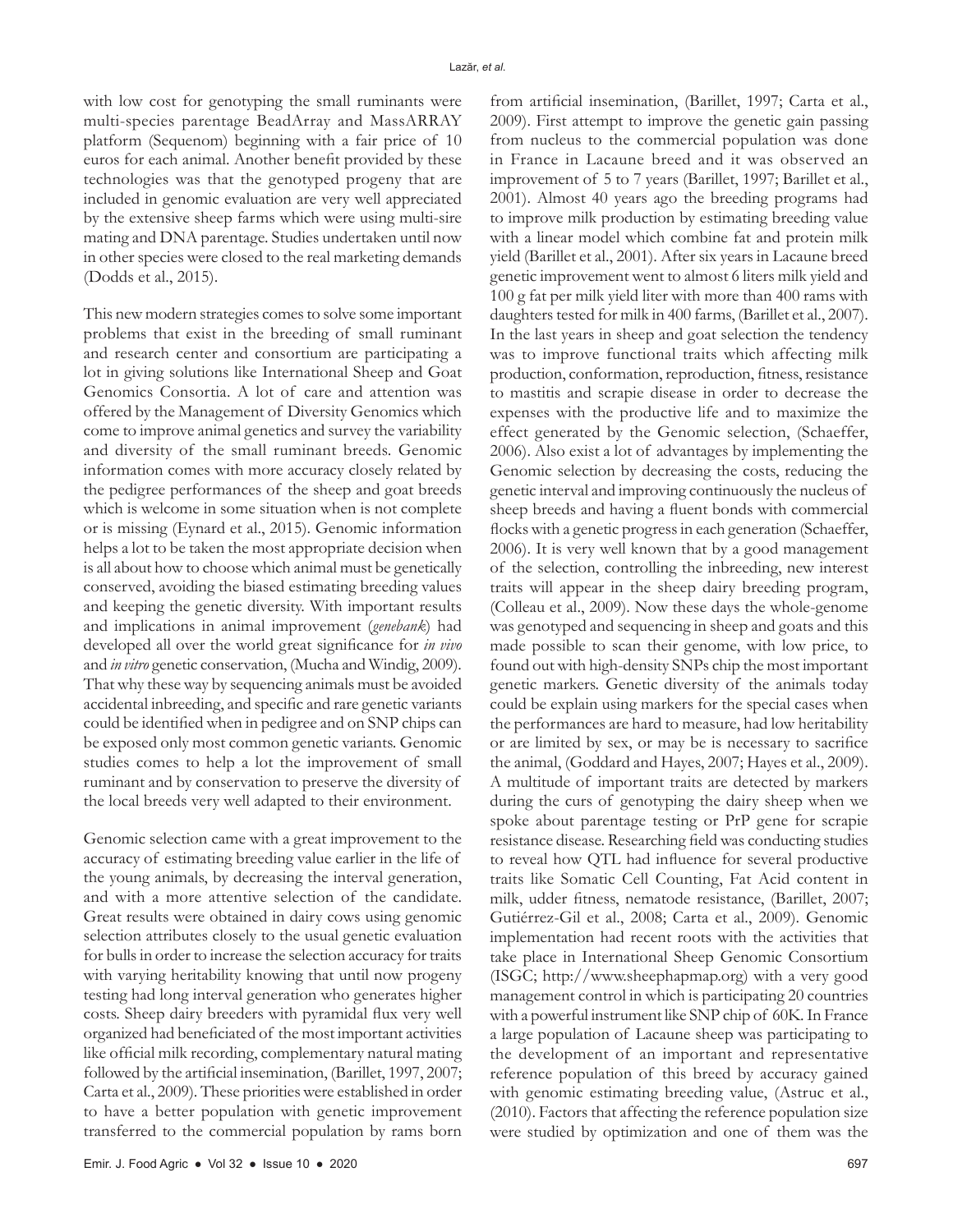density of markers engaged, explained Meuwissen *et al*., (2001)*.* Also in real sheep population by comparison a few statistical models obtained a lower accuracy then that obtained by optimization with experimental population by Legarra et al., (2008) and in commercial population by de Roos, (2001). Following this studies in Lacaune breed was obtained a better accuracies for prediction of daughter yield deviations weighted by their effective daughter contribution, (Duchemin et al., 2012).

# **CONCLUSION**

Genomic discovery become one of the most modern approach methodology for the explanation of the most profound and complex mechanism of genes in animal life. Every new information added is very useful by improving the genetic progress obtained by each generation in sheep milk production. Genomics is born recently and had to develop in the same rhythm with informatics giving a lot of data that must be quantified and valued by finding the connection between them. Sheep Genomics implementation had success mostly with a very good management control in which is participating 20 countries in a powerful congregation named International Sheep Genomic Consortium (ISGC; http://www.sheephapmap. org). Implementing the Genomics selection, this days, costs will decrease, reducing the genetic interval and improving continuously the nucleus of sheep breeds. Sheep Genomic data bases will create a fluent bond between commercial flocks and a valuable nucleus sheep breeds improving the genetic progress in each generation.

### **ACKNOWLEDGEMENT**

This research was supported by funds from the National Research Project ADER 8.1.10 granted by the Romanian Ministry of Agriculture and Rural Development. The publication was supported by funds from the National Research Development Project Projects to finance excellence (PFE-Valorif) - 17/2018-2020 granted by the Romanian Ministry of Research and Innovation.

#### **Authors contributions**

To accomplish the goals of the present review paper, major contributions had Cristina Lazăr to the conception and writing of the present manuscript and also to found the most important discoveries in the field of breeding and genetics with genomics and to design the paper preparation. The prime author Cristina Lazăr was helped by the contribution of the collaborating authors, Rodica Pelmus, Mihail Gras, Cătălin Rotar and Florin Popa, to document about the Major Genes used in the breeding programs, to found the most recent discoveries of gene

associate with milk traits, to establish which is the stage of the genomic evaluation in the dairy sheep and what are the current application of this new methodology and obviously to prepare the writing for this review.

## **REFERENCES**

- Alkass, J., D. Aziz and H. Hermiz. 2017. Genetic parameters of growth traits in Awassi sheep. Emir. J. Food Agric. 3: 152-161.
- Astruc, J. M., G. Lagriffoul, H. Larroque, A. Legarra, C. Moreno, R. Rupp and F. Barillet. 2010. Use of genomic data in French dairy sheep breeding programs: Results and prospects. In: Proceeding 37<sup>th</sup> International Committee for Animal Recording (ICAR) Annual Meeting, Riga, Latvia. ICAR, Rome, Italy.
- Auvray, B., J. C. McEwan, S. Newman, A. N. Lee and K. G. Dodds. 2014. Genomic prediction of breeding values in the New Zealand sheep industry using a 50K SNP chip. J. Anim. Sci. 92: 4375-4389.
- Baloche, G., A. Legarra, G. Sallé, H. Larroque, J. M. Astruc, C. Robert-Granié and F. Barillet. 2014. Assessment of accuracy of genomic prediction for French Lacaune dairy sheep. J. Dairy Sci. 97: 1107-1116.
- Bauer, J., M. Milerski, J. Pribyl and J. Vostry. 2012. Estimation of genetic parameters and evaluation of test-day milk production in sheep. Czech J. Anim. Sci. 57: 522-528.
- Barillet, F. 1997. Genetics of milk production. In: I. Piper. and A. Ruvinsky (Ed.), The Genetics of Sheep. CAB International, Wallingford, Oxfordshire, UK, p. 539-564.
- Barillet, F., C. Marie, M. Jacquin, G. Lagriffoul and J. M. Astruc. 2001. The French Lacaune dairy sheep breed: Use in France and abroad in the last 40 years. Livestock Prod. Sci. 71: 17-29.
- Barillet, F. 2007. Genetic improvement for dairy production in sheep and goats. Small Rum. Res. 70: 60-75.
- Balteanu, V. A., A. Vlaic, F. D. Pop, T. C. Carsai, C. Pascal, St. Creanga, N. Zaharia, I. Padeanu, O. S. Voia, M. Sauer and I. V. Sauer. 2010. The study of αS1-casein genetic marker polymorphism in Carpathian goat breed. Sci. Paper Anim. 53: 321-325.
- Bernstine, R. L. 1970. A chronic renal model for the fetus. Lab. Anim. Care. 20: 949-956.
- Bionaz, M. and J. J. Loor. 2008. Gene networks driving bovine milk fat synthesis during the lactation cycle. BMC Genomics. 9: 366.
- Bowles, D., A. Carson, P. Isaac. 2014. Genetic distinctiveness of the Herdwick sheep breed and two other locally adapted hill breeds of the UK. PLoS One. 9: e87823.
- Brito, L. F., M. Jafarikia, D. A. Grossi, J. W. Kijas, L. R. Porto-Neto, R. V. Ventura, M. Salgorzaei and F. S. Schenkel. 2015. Characterization of linkage disequilibrium, consistency of gametic phase and admixture in Australian and Canadian goats. BMC Genet*.* 16: 67.
- Burkin, D. J., F. Yang, T. Broad, J. Wienberg, D. F. Hill and M. A. Ferguson-Smith. 1997. Use of the Indian muntjac idiogram to align conserved chromosomal segments in sheep and human genomes by chromosomal painting. Genomics. 46: 143-147.
- Cake, M. A., R. A. Read, G. Corfield, A. Daniel, D. Burkhardt, M. M. Smith and C. B. Little. 2012. Comparison of gait and pathology outcomes of three meniscal procedures for induction of knee osteoarthritis in sheep. Osteoarthritic Cartilage. 21: 226-236.
- Carillier, C., H. Larroque, I. Palhière, V. Clément, R. Rupp and C. Robert-Granié. 2013. A first step toward genomic selection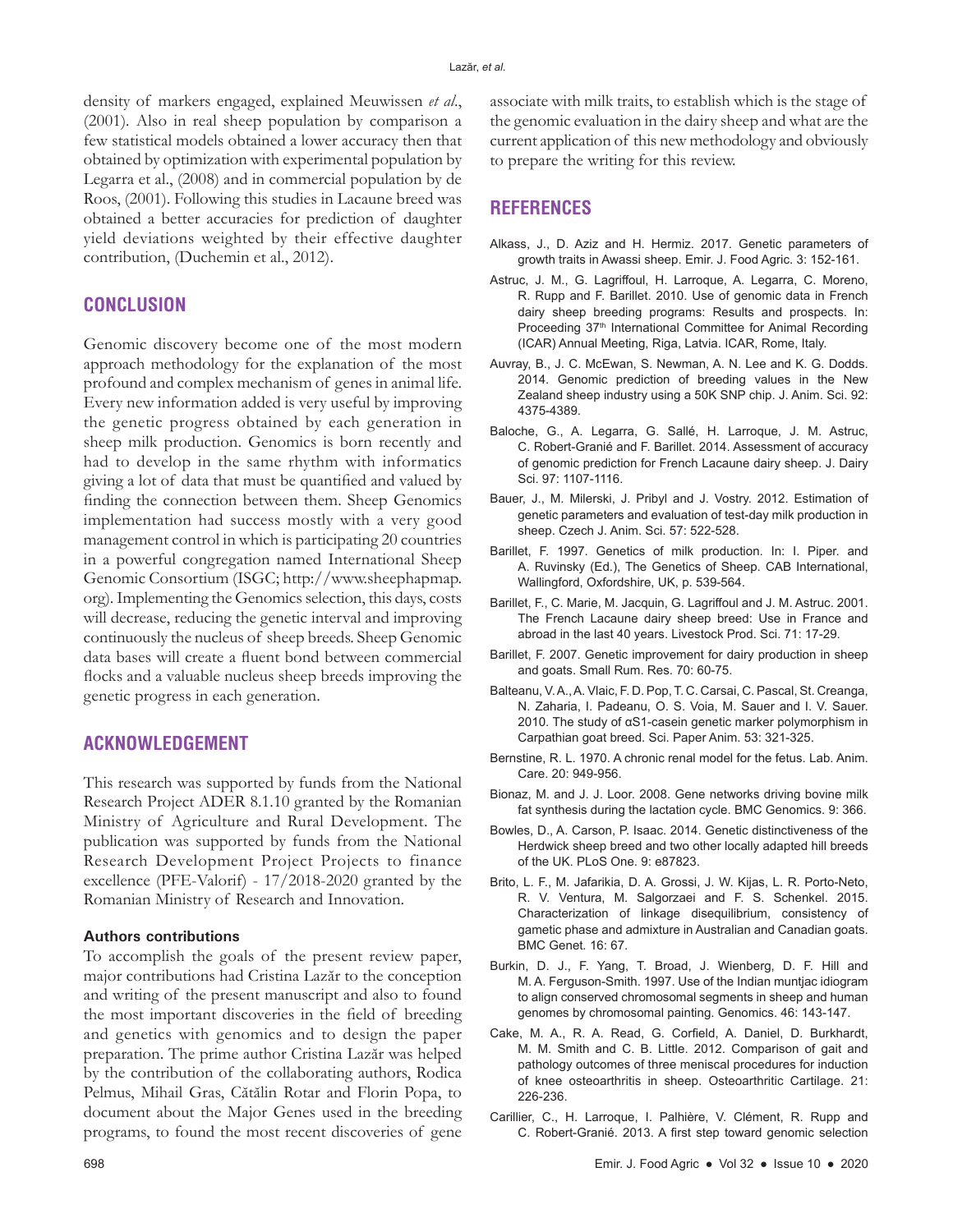in the multi-breed French dairy goat population. J. Dairy Sci. 96: 7294-7305.

- Carillier, C., H. Larroque and C. Robert-Granié. 2014. Comparison of joint versus purebred genomic evaluation in the French multibreed dairy goat population. Gen. Sel. Evol. 46: 67.
- Carillier-Jacquin, C., H. Larroque and C. Robert-Granié. 2015. Including casein αs1 gene effect on genetic and genomic evaluation of French dairy goats. In: Proceeding 66<sup>th</sup> Annual Meeting of the EAAP, Warsaw, Poland, 31 Augest-4 September.
- Carta, A., S. Casu and S. Salaris. 2009. Invited review: Current state of genetic improvement in dairy sheep. J. Dairy Sci. 92: 5814-5833.
- Carter, M. W., G. Matrone and G. Metzler. 1965. Estimation of the life span of red blood cells in the growing animal in different nutritional states. J. Gen. Physiol. 49: 57-67.
- Evidence of major gene(s) affecting milk traits in the Chios sheep breed. Small Rum. Res. 105: 61-18.
- Clarke, S. M., H. M. Henry, K. G. Dodds, T. W. D. Jowett, T. R. Manley, R. M. Anderson and J. C. McEwan. 2014. A high throughput single nucleotide polymorphism multiplex assay for parentage assignment in New Zealand sheep. PLoS One. 9: E93392.
- Colleau, J. J., Fritz, S., Guillaume, F., Baur, A., Dupassieux, D., Boscher, M. Y., Journaux, L., Eggen, A. and D. Boichard. 2009. Simulating the potential of genomic selection in dairy cattle breeding. Rencontr. Rech. Rumin*.* 16: 419.
- Crawford, A. M., G. W. Montgomery, C. A. Pierson, T. Brown, K. G. Dodds, S. L. Sunden, H. M. Henry, A. J. Ede, P.A. Swarbrick and T. Berryman. 1994. Sheep linkage mapping: Nineteen linkage groups derived from the analysis of paternal half-sib families. Genetics. 87: 271-277.
- Crawford, A. M., K. G. Dodds, A. E. Ede, C. A. Pierson, G. W. Montgomery, G. Garmonsway, A. E. Beattie, K. Davies, J. F. Maddox and S. W. Kappes. 1995. An autosomal genetic linkage map of the sheep genome. Genetics. 140: 703-724.
- Dodds, K. G., M. L. Tate and J. A. Sise. 2005. Genetic evaluation using parentage information from genetic markers. J. Anim. Sci. 83: 2271-2279.
- Dong, Y., M., Xie, Y., Jiang, N., Xiao, X, Du, W., Zhang, G., Tosser-Klopp, J. Wang, S. Yang, J. Liang, W. Chen, J. Chen, P. Zeng, Y. Hou, C. Bian, S. Pan, Y. Li, X. Liu, W. Wang, B. Servin, B. Sayre, B. Zhu, D. Sweeney, R. Moore, W. Nie, Y. Shen, R. Zhao, G. Zhang, J. Li, T. Faraut, J. Womack, Y. Zhang, J. Kijas, N. Cockett, X. Xu, S. Zhao, J. Wang and W. Wang. 2013. Sequencing and automated whole-genome optical mapping of the genome of a domestic goat (*Capra hircus*). Nat. Biotechnol. 31: 135-141.
- de Roos, A. P. W. 2011. Genomic Selection in Dairy Cattle. PhD Thesis. Wageningen University Wageningen, The Netherlands.
- do Rosário Marques, M., I. C. Santos, N. Carolino, C. C. Belo, R. Renaville, A. Cravador. 2006. Effects of genetic polymorphisms at the growth hormone gene on milk yield in Serra da Estrela sheep. J. Dairy Res. 73: 394-405.
- Dettori, M. L., M. Pazzola, E. Pira, P. Paschino and G. M. Vacca. 2015. The sheep growth hormone gene polymorphism and its effects on milk traits. J. Dairy Res*.* 82: 169-176.
- Di Meo, G. P., A. Perucatti, S. Floriot, H. Hayes, L. Schibler, R. Rullo, D. Incarnato, L. Ferretti, N. Cockett, E. Cribiu, J. L. Williams, A. Eggen and L. Iannuzzi. 2007. An advanced sheep (*Ovis aries*, 2n=54) cytogenetic map and assignment of 88 new autosomal loci by fluorescence in situ hybridization and R-banding. Anim. Genet. 38: 233-240.
- Duchemin, S. I., C. Colombani, A. Legarra, G. Baloche, H. Larroque, J. M. Astruc, F. Barillet, C. Robert-Granié and E. Manfredi. 2012.

Genomic selection in the French Lacaune dairy sheep breed. J. Dairy Sci. 95: 2723-2733.

- Everett, R. W. and J. F. Keown. 1984. Mixed model sire evaluation with cattle experience and genetic gain. J. Anim. Sci. 59: 529-541.
- Eynard, S. E., J. J. Windig, G. Leroy, van R. Binsbergen and M. P. L. Calus. 2015. The effect of rare alleles on estimated genomic relationships from whole genome sequence data. BMC Genet. 16: 24.
- Garcia-Gamez, E., B. Gutiérrez-Gil, G. Sahana, J. P. Sánchez, Y. Bayón and J. J. Arranz. 2012. GWA analysis for milk production traits in dairy sheep and genetic support for a QTN influencing milk protein percentage in the LALBA gene. PLoS One. 7: e47782.
- Georgios, B., E. L. Clark, S. J. Bush, P. Dutta, G. Bramis, G. Arsenos, D. A. Hume and A. Psifidi. 2019. Genetic and genomic analyses underpin the feasibility of concomitant genetic improvement of milk yield and mastitis resistance in dairy sheep. PLoS One. 14: e0214346.
- Goddard, M. E. and B. J. Hayes. 2007. Genomic selection. J. Anim. Breed. Gen. 124: 323-330.
- Gotoh, T., K. Terada, S. Oyadomari and M. Mori. 2004. HSP70- DNAJ chaperone pair prevents nitric oxide- and CHOP-induced apoptosis by inhibiting translocation of Bax to mitochondria. Cell Death Differ. 11: 390-402.
- Gutiérrez-Gil, B., M. F. El-Zarei, L. Alvarez, Y. Bayón, L. de la Fuente, F. San Primitivo and J. J. Arranz. 2008. Quantitative trait loci underlying udder morphology traits in dairy sheep. J. Dairy Sci. 91: 3672-3681.
- Gutierrez-Gil, B., J. J. Arranz, P. Wiener. 2015. An interpretive review of selective sweep studies in Bos Taurus cattle populations: Identification of unique and shared selection signals across breeds. Front. Genet. 6: 167.
- Heaton, M. P., K. A. Leymaster, T. S. Kalbfleisch, J. W. Kijas, S. M. Clarke, J. McEwan, J. F. Maddox, Basnayake, V., Petrik, D.T., Simpson, B., Smith, T.P., Chitko-McKown, C.G and International Sheep Genomics Consortium. 2014. SNPs for parentage testing and traceability in globally diverse breeds of sheep. PLoS One. 9: E94851.
- Hayes, B. J., P. J. Bowman, A. J. Chamberlain and M. E. Goddard. 2009. Invited review: Genomic selection in dairy cattle: Progress and challenges. J. Dairy Sci. 92: 433-443.
- Jiang, Y., M. Xie, W., Chen, R., Talbot, J. F., Maddox, T., Faraut, C., Wu, D. M. Muzny, Y. Li, W. Zhang, J. A. Stanton, R. Brauning and W. C. Barris. 2014. The sheep genome illuminates biology of the rumen and lipid metabolism. Science. 344: 1168-1173.
- Kijas, J. W., D. Townley, B. P. Dalrymple, M. P. Heaton, J. F. Maddox, A. McGrath, P. Wilson, R. G. Ingersoll, R. McCulloch, S. McWilliam, D. Tang, J. McEwan, N. Cockett, V. H. Oddy, F. W. Nicholas, H. Raadsma and International Sheep Genomics Consortium. 2009. A genome wide survey of SNP variation reveals the genetic structure of sheep breeds. PLoS One. 4: E4668.
- Kijas, J. W., L. Porto-Neto, S. Dominik, A. Reverter, R. Bunch, R. McCulloch, B. J. Hayes, R. Brauning, J and McEwan and International Sheep Genomics Consortium. 2014. Linkage disequilibrium over short physical distances measured in sheep using a high-density SNP chip. Anim. Gen. 45: 754-757.
- Kon, E., G. Filardo, M. Tschon, M. Fini, G. Giavaresi, L. M. Reggiani, C. Chiari, S. Nehrer, I. Martin, D. M. Salter, L. Ambrosio and M. Marcacci. 2012. Tissue engineering for total meniscal substitution: Animal study in sheep model results at 12 months. Tissue Eng. Part A. 18: 1573-1582.
- Larroque, H., F. Barillet, G. Baloche, J. M. Astruc, D. Buisson,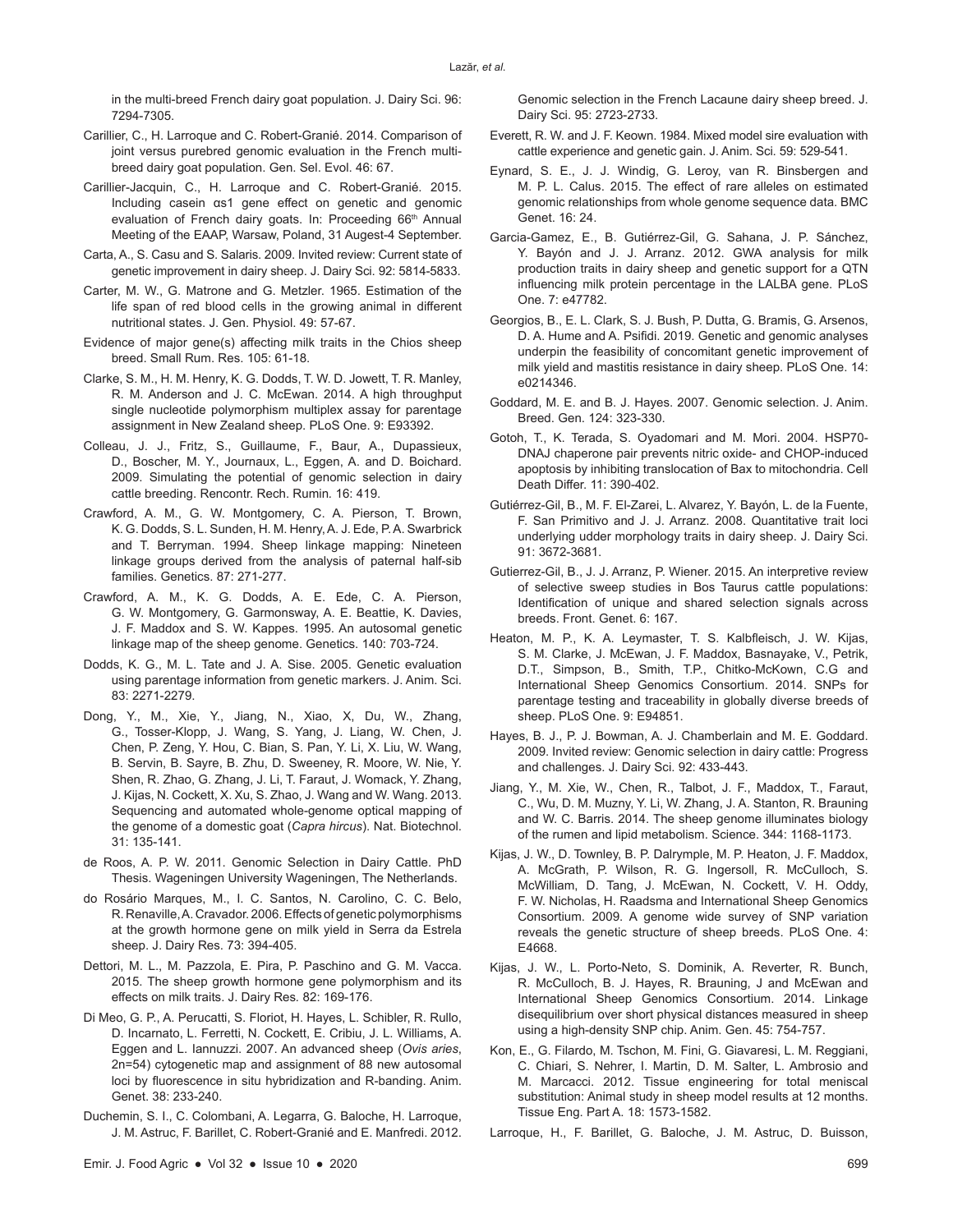F. Shumbusho, V. Clément, G. Lagriffoul, I. Palhière and R. Rupp. 2014. Toward genomic breeding programs in French dairy sheep and goats. In: Proceeding 10<sup>th</sup> World Congress on Genetics Applied to Livestock Production. Available from: http:// www.bit.ly/1OebpGS.

- Lazăr, C., R. Pelmuş, D. Marin and E. Ghiţă. 2010. Preliminary investigations on milk proteins polymorphism in Carpathian goats and in F1 Carpathian Saanen hybrids. Arch. Zootech. 13: 45-57.
- Legarra, A., C. Robert-Granié, E. Manfredi and J. M. Elsen. 2008. Performance of genomic selection in mice. Genetics. 180: 611-618.
- Legarra, A., G. Baloche, F. Barillet, J. M. Astruc, C. Soulas, X. Aguerre, F. Arrese, L. Mintegi, M. Lasarte, F. Maeztu, I. B. de Heredia and E. Ugarte. 2014. Within and across-breed genomic predictions and genomic relationships for Western Pyrenees dairy sheep breeds Latxa, Manech, and basco-Bearnaise. J. Dairy Sci. 97: 3200-3212.
- Leroux, C., P. Martin, M. F. Mahé, H. Levéziel and J. C. Mercier. 1990. Restriction fragment length polymorphism identification of goat alpha s1-casein alleles: A potential tool in selection of individuals carrying alleles associated with a high level protein synthesis. Anim. Gen. 21: 341-351.
- Maddox, J. F., K. P. Davies, A. M. Crawford, D. J. Hulme, D. Vaiman, E. P. Cribiu, B. A. Freking, K. J. Beh, N. E. Cockett, N. Kang, C. D. Riffkin, R. Drinkwater, S. S. Moore, K. G. Dodds, J. M. Lumsden, T. C. van Stijn, S. H. Phua, D. L. Adelson, H. R. Burkin, J. E. Broom, J. Buitkamp, L. Cambridge, W. T. Cushwa, E. Gerard, S. M. Galloway, B. Harrison, R. J. Hawken, S. Hiendleder, H. M. Henry, J. F. Medrano, K. A. Paterson, L. Schibler, R. T. Stone and B. van Hest. 2001. An enhanced linkage map of the sheep genome comprising more than 1000 loci. Genome Res. 11: 1275-1289.
- Marshall, K., J. F. Maddox, S. H. Lee, Y. Zhang, L. Kahn, J. U. Graswer, C. Gondro, S. W. Walkden-Brown and J. H. J. van der Werf. 2011. Genetic mapping of quantitative trait loci for resistance to *Haemonchus contortus* in sheep. Anim Genet. 40: 262-272.
- Martin, P., J. Raoul and L. Bodin. 2014. Effects of the FecL major gene in the Lacaune meat sheep population. Gen. Sel. Evol. 46: 48.
- Matika, O., R. Pong-Wong, J. A. Woolliams and S. C. Bishop. 2011. Confirmation of two quantitative trait loci regions for nematode resistance in commercial British terminal sire breeds. Animal. 5: 1149-1156.
- Meuwissen, T. H. E., B. J. Hayes and M. E. Goddard. 2001. Prediction of total genetic value using genome-wide dense marker maps. Gen*.* 157: 1819-1829.
- Misztal, I., A. Legarra and I. Aquilar. 2009. Computing procedures for genetic evaluation including phenotypic, full pedigree, and genomic information. J. Dairy Sci. 92: 4648-4655.
- Moioli, B., M. C. Scatà, R. Steri, F. Napolitano and G. Catillo. 2013. Signatures of selection identify loci associated with milk yield in sheep. BMC Genet. 14: 76.
- Montgomery, G. W., E. A. Lord, J. M. Penrty, K. G. Dodds, T. E. Brroad, et al. 1993. The Booroola fecundity (FecB) gene maps to sheep chromosome 6. Genomics. 22: 148-153.
- Mrode, R. A. 2005. Linear models for the Prediction of Animal Breeding Values. 2<sup>nd</sup> ed. CABI Publishing, Wallingford.
- Mucha, S. and J. J. Windig. 2009. Effects of incomplete pedigree on genetic management of the Dutch Landrace goat. J. Anim. Breed. Gen. 126: 250-256.
- Mucha, S., R. Mrode, I. MacLaren-Lee, M. Coffey and J. Conington. 2015. Estimation of genomic breeding values for milk yield in UK dairy goats. J. Dairy Sci. 98: 8201-8208.
- Ozmen, O., S. Kul and E. O. Unal. 2014. Polymorphism of sheep POU1F1 gene exon 6 and 30UTR region and their association with milk production traits. Iran. J. Vet. Res. 15: 331.
- Rahmatalla, S. A., U. Muller, E. M. Strucken, M. Reissmann and G. A. Brockmann. 2011. The F279Y polymorphism of the GHR gene and its relation to milk production and somatic cell score in German Holstein dairy cattle. J. Appl. Gen. 52: 459-465.
- Raven, L. A., B. G. Cocks, M. E. Goddard, J. E. Pryce and B. J. Hayes. 2014. Genetic variants in mammary development, prolactin signalling and involution pathways explain considerable variation in bovine milk production and milk composition. Gen. Sel. Evol. 46: 29.
- Rupp, R., P. Senin, J. Sarry, C. Allain, C. Tasca, L. Ligat, D. Portes, F. Woloszyn, O. Bouchez, G. Tabouret, M. Lebastard, C. Caubet, G. Foucras and G. Tosser-Klopp. 2015. A point Mutation in suppressor of cytokine signalling 2 (Socs2) increases the susceptibility to inflammation of the mammary gland while associated with higher body weight and size and higher milk production in a sheep model. PLoS Genet. 11: e1005629.
- Rupp, R., S. Mucha, H. Larroque, J. McEwan and J. Conington. 2016. Genomic application in sheep and goat breeding. Anim. Front. 6: 39-44.
- Silva, M. V., T. S. Sonstegard, O. Hanotte, J. M. Mugambi, J. F. Garcia, S. Nagda, J. P. Gibson, F. A. Iraqi, A. E. McClintock, S. J. Kemp, P. J. Boettcher, M. Malek, C. P. Van Tassell and R. L. Baker. 2012. Identification of quantitative trait loci affecting resistance to gastrointestinal parasites in a double backcross population of Red Maasai and Dorper sheep. Anim. Genet. 43: 63-71.
- Schaeffer, L. R. 2006. Strategy for applying genome-wide selection in dairy cattle. J. Anim. Breed. Genet. 123: 218-223.
- Schaeffer, L. R. 2016. Random Regression Models. Available from: http://www.animalbiosciences.uoguelph.ca/~lrs/BOOKS/ rrmbook.pdf.
- Schaffer, L. R. 2018. Necessary changes to improve animal model. J. Anim. Breed. Genet. 135: 124-113.
- Scherf, B. D. 2000. World Watch List for Domestic Animal Diversity. FAO/UNEP, Domestic Animal Diversity Information System. Food and Agriculture Organization, Rome, Italy. Available from: http://www.fao.org/dad-is/index.asp.
- Shumbusho, F., J. Raoul, J. M. Astruc, I. Palhiere and J. M. Elsen. 2013. Potential benefits of genomic selection on genetic gain of small ruminant breeding programs. J. Anim. Sci. 91: 3644-3657.
- Springer, A., K. Kratochwill, H. Bergmeister, D. Csaicsich, J. Huber, M. Bilban, B. Mayer, I. Mühlberger, G. Amann, E. Horcher and C. Aufricht. 2012. A combined transcriptome and bioinformatics approach to unilateral ureteral obstructive uropathy in the fetal sheep model. J. Urol. 187: 751-756.
- Suarez-Vega, A., B. Gutierrez-Gil, C. Klopp, G. Tosser-Klopp and J. J. Arranz. 2017. Variant discovery in the sheep milk transcriptome using RNA sequencing. BMC Genomics*.* 18: 170.
- Stefanon, B., M. Colitti, G. Gabai, C. H Knight and C. J. Wilde. 2002. Mammary apoptosis and lactation persistency in dairy animals. J. Dairy Res. 69: 37-52.
- Tiezzi, F., K. L. Parker-Gaddis, J. B. Cole, J. S. Clay and C. A. Maltecca. 2015. Genome-wide association study for clinical mastitis in first parity us holstein cows using single-step approach and genomic matrix re weighting procedure. PLoS One. 10: e0114919.
- Tortereau, F., C. Moreno, G. Tosser-Klopp, L. Barbotte, L. Genestout and J. Raoul. 2015. Development of a SNP parentage assignment panel for French sheep breeds. In: Proceeding 66th Annual Meeting of the EAAP, Warsaw, Poland.
- Tosser-Klopp, G., P. Bardou, O. Bouchez, C. Cabau, R. Crooijmans,